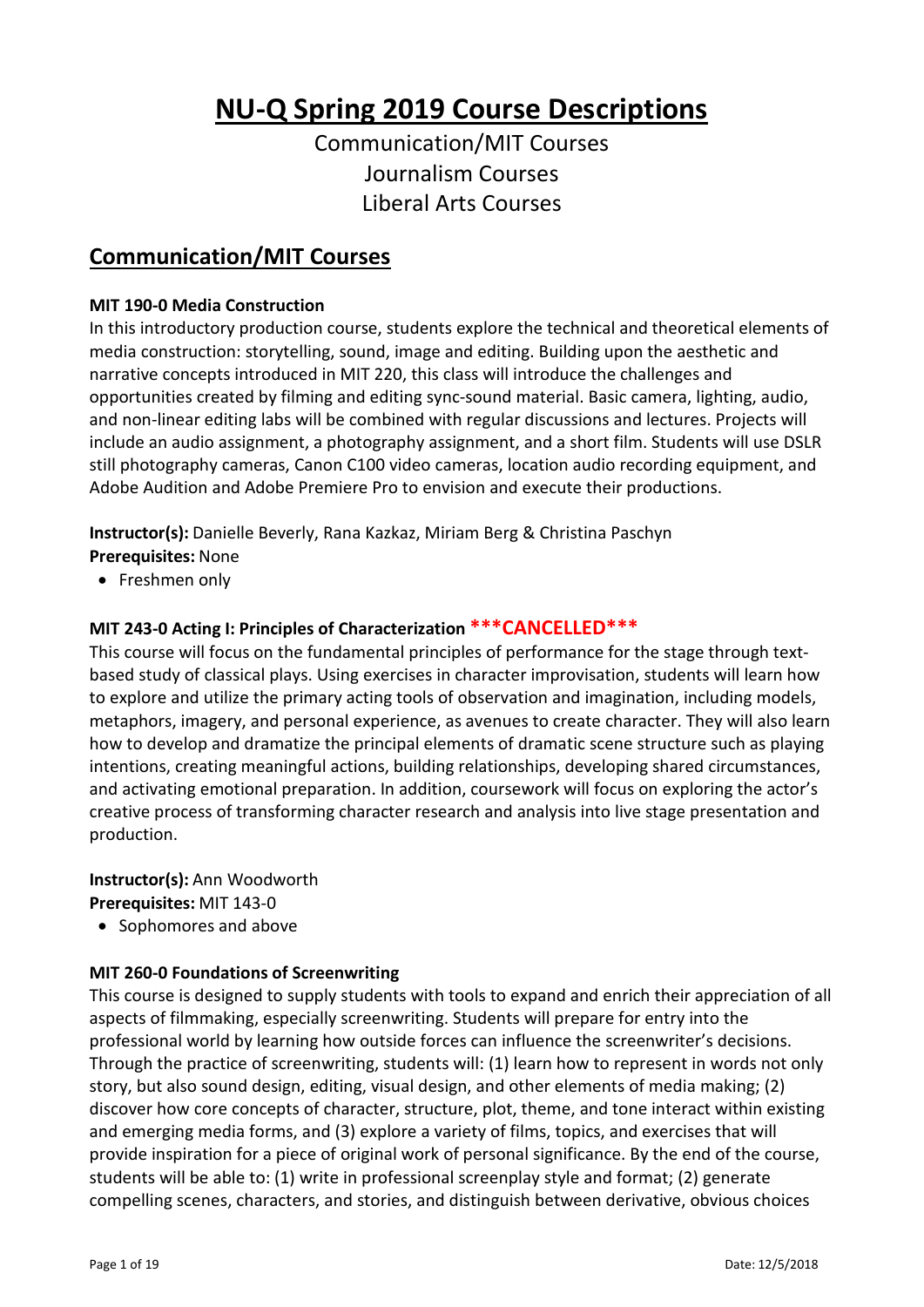and honest, original alternatives that affect and move an audience; (3) think like a screenwriter, applying the language of constructive screenplay development and criticism to their own work as well as to the work of others.

**Instructor(s):** Dana Atrach

**Prerequisites:** None

• Sophomores and above, MIT majors only

#### **MIT 312-0 History of Film**

This course offers an introductory survey of world film history from the 1890s to the present. We will examine the national industrial, social, and historical contexts within which films were produced and viewed, as well as several theorizations of cinema that emerged concurrently with them. The course thus introduces students to key national and international trends in making and thinking about cinema and offers a view of the distant foundations upon which the more familiar terrain of contemporary film culture rests. The course will cover such topics as: early cinema in Europe and the United States; race, gender, and stardom in early American cinema; various national cinemas of the 1920s, including Germany, France, and the Soviet Union; the introduction of sound to motion pictures; the Hollywood studio system of the 1920s and 1930s; the studio system in Japan; French Poetic Realism; post-war trauma in the films of Europe and the United States; the HUAC trials, and blacklisting in the U.S. film industry; Italian Neo- Realism; the introduction of Japanese and Indian films to the West; the French New Wave and the New German Cinema; art and authorship; political cinemas of Latin America and Eastern Europe; New American Cinema; Middle Eastern and Hong Kong cinema.

**Instructor(s):** Pamela Grenelle Krayenbuhl **Prerequisites:** MIT 220-0

- Sophomores and above
- Open for cross-registration

#### **MIT 322-0 Radio/Television/Film Genre: History of Animation**

This course surveys the history of animation from its beginnings in the 1900s to its pervasive presence in contemporary visual culture. It will cover influential cultural institutions of the silent era, such as magic, vaudeville, and modern painting, to see how animators adapted these for their new art. American animation will receive a close look, starting with an examination of the industrial practices and themes of the Hollywood studios, then moving on to independent American animators and limited animation. We will also examine the studio systems of other countries, especially Canada, Japan, and Eastern Europe, looking particularly at the role the state plays in animation production. We will explore animation from Africa, the Middle East, and South Asia, including the relationship between animation and folklore. Finally, we will examine recent developments in animation, from animated documentaries to the latest trends in computer animation. By the end of the course, students will be able to describe the major historical trends in animation practice; identify and describe different styles and materials used in animation; name stylistic elements of any given animation according to a standard glossary of terms and link these elements to their mode of production; describe persistent themes in the history of animation and offer examples from specific films; and connect important films in the history of animation to their industrial, cultural, or social context. Students will be evaluated on their participation, quizzes, short papers or a longer essay, and a group presentation.

#### **Instructor(s):** Scott Curtis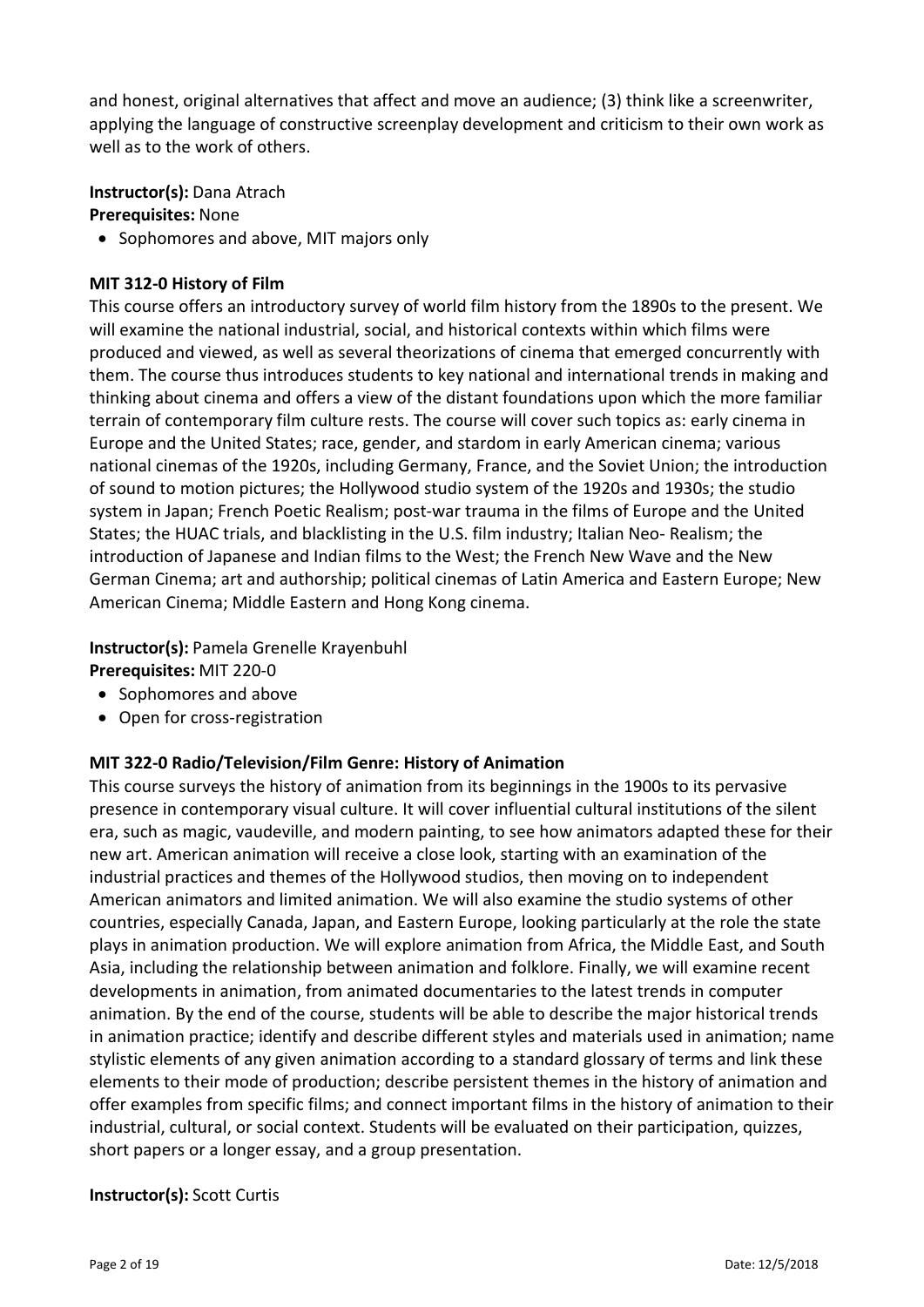#### **Prerequisites:** MIT 220-0

- Sophomores and above
- Open for cross-registration

#### **MIT 322-0 Radio/Television/Film Genre: Global Music Video**

This course looks at music video as a global phenomenon that developed on film, matured on television, and then adapted to the Internet. Students will become familiar with the history, aesthetics, and politics of this hybrid media form, and will analyze the place of the music video in today's global entertainment industry. In so doing, they will grapple with questions of cultural (non)specificity; gender, sexuality & censorship; and circulation/virality. They will practice writing about music video as both cultural critics—via blog posts and reviews—and as scholars—via academic essays and a research paper. By the end of the course, students will be able to 1) identify the dominant visual, sonic, and cinematic codes through which music videos communicate to viewers; 2) explain music video's embeddedness in both media history and our contemporary mediascape; and 3) unpack the politics of music videos' "messages" to their viewing public(s).

**Instructor(s):** Pamela Grenelle Krayenbuhl **Prerequisites:** MIT 220-0

- Sophomores and above
- Open for cross-registration
- Satisfies Media and Politics Minor

#### **MIT 325-0 Film, Media & Gender: Girls' Media Culture**

Although media made for girls has long been derided as silly and undeserving of close attention, to the millions of preteen and teen girls who consume it, it is anything but insignificant. From Nancy Drew novels and Shirley Temple films in the 1930s to contemporary films and TV shows such as Whip It, Wadjda, and Hannah Montana, girls' media artifacts have functioned as important historical sites for the negotiation of cultural politics and youthful feminine ideals. In order to shed light on the often-overlooked history of girls' media, this course offers a critical investigation of (primarily) U.S. girls' media from the 1930s to the present, including novels, films, TV shows, advertisements, music videos, teen magazines, toys, and new media. We will investigate girls' media artifacts as aesthetic, political, and commercial texts through which youth have interfaced with lessons about gender, sexuality, race, ethnicity, class, national identity, and generation at different historical moments. American media will be taken up as our primary object of study, but students will also explore artifacts produced outside the U.S. in a group assignment, and we will consider reception practices among girls in both Western and non-Western contexts. Ultimately, the goals of the course are: 1) to explore the dominant strategies utilized by the media industries to represent female youth and their concerns, as well as those utilized by girls in practices of self-representation; 2) to examine girls' reception of and diverse engagements with media; and 3) to consider how the landscape of girls' media production and consumption has changed, and resisted change, over time.

#### **Instructor(s):** Kirsten Pike

#### **Prerequisites:** None

- Sophomores and above
- Open for cross-registration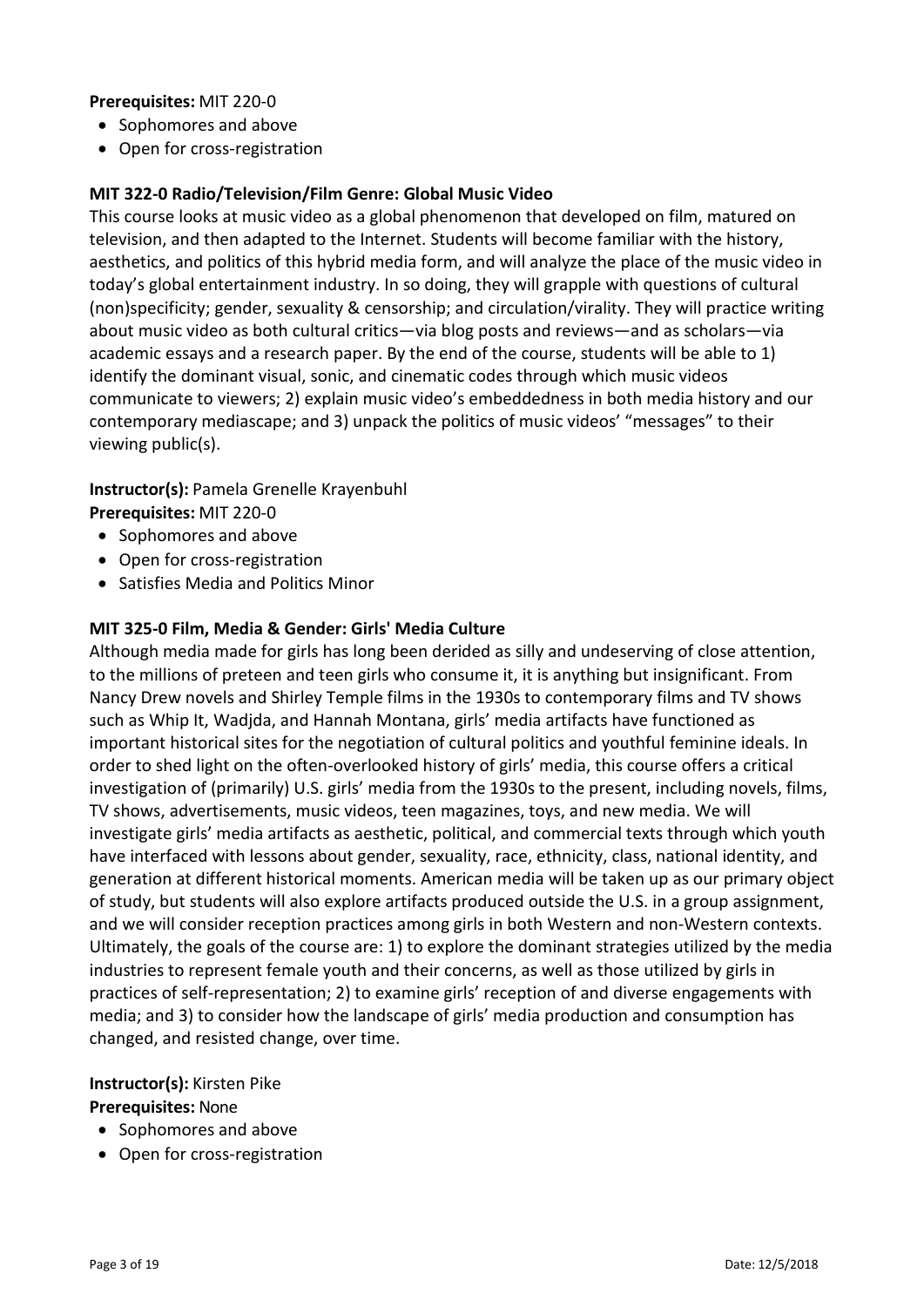#### **MIT 341-0 Story in Performance \*\*\*CANCELLED\*\*\***

The emphasis in this course is for students to develop an ability to analyze a dramatic text and create dynamic choices for live performance. Through active investigation and re-creation of classic works from Western dramatic literature, students will study ways to dramatize stories, and learn the fundamental creative skills that are necessary to transform stories into performance. Coursework will concentrate on expanding basic performance skills, such as active listening, improvisation, empathetic response, and spontaneity. The focus of all class work is from the perspective of "The Actor as Storyteller." The goals of the course are (1) to develop knowledge of in-depth text-based analysis and identify essential elements of dramatic structure; (2) to pursue creative and critical research to provide foundation for building dramatic action; (3) to explore creative choices that achieve effective story dramatization and produce engaging scenes. By the end of this course, students will be able to: (1) utilize text-based analysis in investigation of established creative texts and for development of original creative work; (2) identify and interpret dramatic elements from the page to performance; (3) demonstrate knowledge and skills in actualizing dramatic elements to create engaging scenes; (4) apply dramatic analysis and performance skills in other types of presentational situations, as well as in everyday life interactions.

## **Instructor(s):** Ann Woodworth

**Prerequisites:** MIT 243-0

• Sophomores and above

#### **MIT 349-0 Internship**

This course provides academic structure and guidance for professional internships being completed by students in the Communication Program. The course covers organizational communication and behavior topics, including: organizational cultures; working in teams; managing generational differences; effective workplace strategies; leadership and mentoring; work-life balance; ethics and soft skills; feedback and motivation; technology in the workplace; networking; and starting life as young professional. In this seminar-style class, we discuss the readings and their relationship to events in the job sites; students share their progress reports, questions, and concerns about the work they are completing in various media-related jobs. Students are encouraged to explore the links and gaps between what they have learned in the classroom and what they are learning in the workplace, thereby developing their professional skills while deepening their academic experiences. Students are evaluated on a written final project and presentation and by their work site supervisor, as well as their weekly written responses to the readings, which should show a clear understanding of the readings as well as thoughtful application to the work site.

### **Instructor(s):** Gregory Bergida

**Prerequisites:** None

- Juniors and above, MIT majors only
- Consent of instructor is required
- Students may register for 1-4 units with the instructor's permission

#### **MIT 360-0 Topics in Media Writing: Writing the Feature Screenplay**

This course is designed to supply students with tools to expand and enrich their appreciation of all aspects of filmmaking and screenwriting in particular. Students will prepare for eventual entry into the professional world, learning how outside forces can influence the decisions a screenwriter makes. Through the practice of screenwriting, students will do the following: (1) Learn how to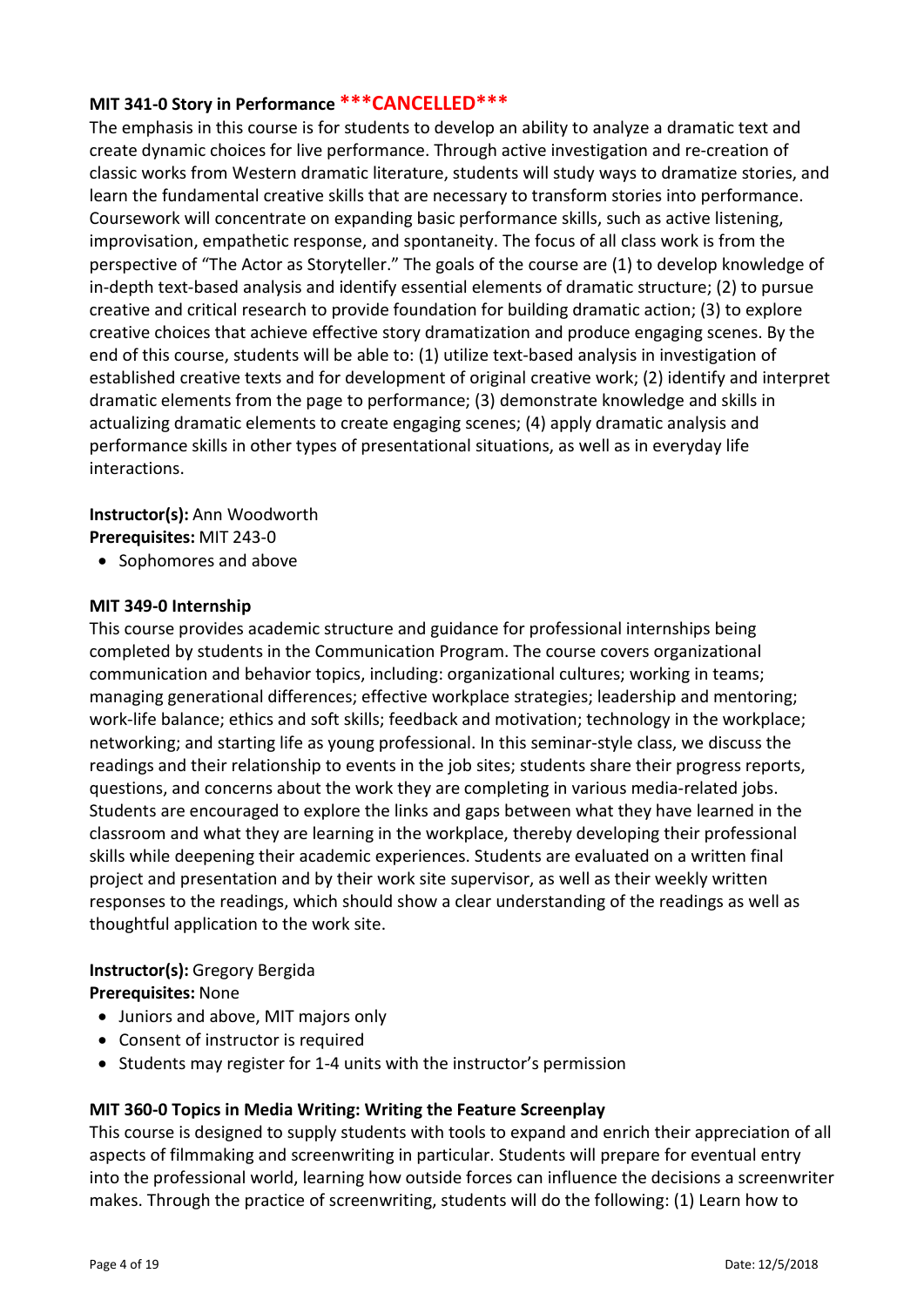represent in words not only story, but also sound design, editing, visual design, and other parameters of mediamaking, (2) Discover how core concepts of character, structure, plot, theme and tone interact within existing and emerging media and (3) Explore a variety of films, topics and exercises towards the inspiration and development of a piece of original work of personal significance.

By the end of the course, students will be able to:

1. Write a 90 – 120 page screenplay using professional style and format.

2. Generate compelling scenes, characters and stories, distinguishing between derivative, obvious choices and honest, original alternatives that affect and move an audience.

3. Think like a screenwriter, applying the language of constructive screenplay development and criticism to their own work as well as to the work of others.

#### **Instructor(s):** Sue Pak

**Prerequisites:** MIT 260-0

• Sophomores and above, MIT majors only

#### **MIT 360-0 Topics in Media Writing: Writing the TV Pilot**

This course will provide students with the skills to craft and create a serialized TV show. Students will be tasked with pitching, outlining, and writing a series, from the development of the premise and outline, through the creation of the pilot episode and first season summary. By the end of the course, students will be able to: 1. Complete either an original half - hour (30 - page) comedy pilot, or the first half of an original one-hour dramatic pilot.2. Envision relationships and conflicts between characters that will propel a show through multiple seasons. 3. Hone their ideas with an eye towards production, in a collaborative, writers' room environment.

#### **Instructor(s):** Sue Pak

**Prerequisites:** MIT 260-0

• Sophomores and above, MIT majors only

#### **MIT 379-0 Topics in F/V/A Production: Creating the Comedic Web Series**

Creating the (Comedy) Web Series: Arab Identities/Creative Dissent is a writing and directing class in which students will develop, write, produce, direct, edit, market, and distribute a six-part web series. The goal of course is to create a series that uses humor to touch on current issues of race, gender, and ethnicity. The course will be informed, by the first and second Media Majilis exhibtions at Northwestern University in Qatar exhibition: Arab Identities and creative Dissent.

#### **Instructor(s):** Marco Williams

**Prerequisites:** MIT 260-0 **OR** MIT 360-0 **OR** MIT 390-0 Directing: Directing the Camera

- Juniors and above, MIT majors only
- Students must be present on the first day or they will be dropped from the class

#### **MIT 390-0 Directing: Directing the Camera**

Directing the Camera is a workshop-based course designed to explore the expressive potential of the camera in dramatic filmmaking. The goal is to explore the relationship between the actor, the setting, and the frame in order to create a clear, powerful experience for viewers. Through the filming/taping of assigned scenes, and the screening of film and television clips, the course explores directorial choices, including: staging actors for the camera, visual grammar, framing and movement, coverage, mise-en-scene, editing, and genres.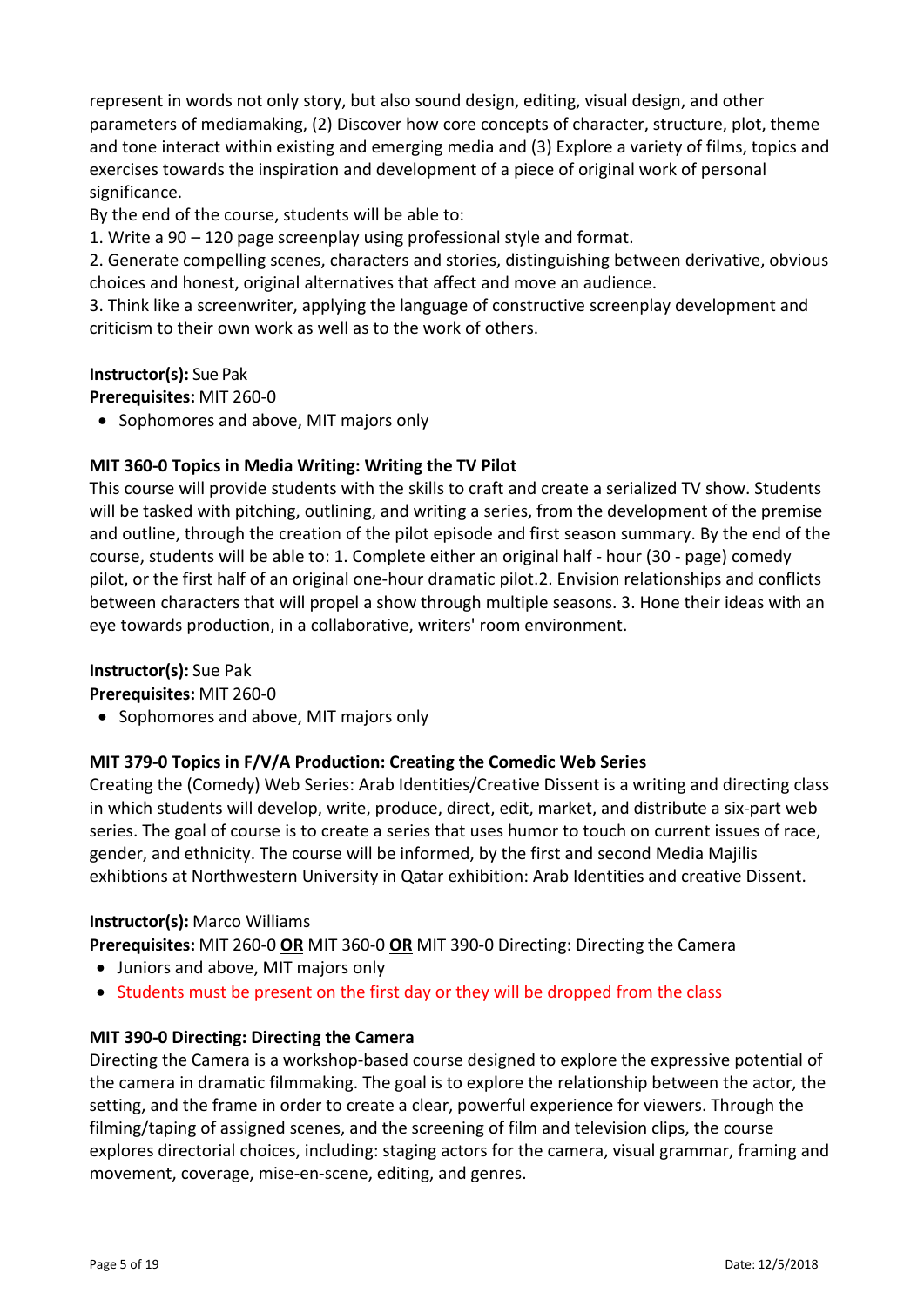#### **Instructor(s):** Marco Williams

**Prerequisites:** MIT 260-0 **OR** Instructor Permission

- Sophomores and above, MIT majors only
- Students must be present on the first day or they will be dropped from the class

#### **MIT 398-0 Undergraduate Seminar: Production Research**

This course is part lecture, part workshop, and part practice. The goal of this course is to equip you with basic knowledge and resources to develop skills in researching for media productions. This course links research and production practices for developing scripts and documentaries. You will work individually and in groups. The emphasis will be on getting a creative/production researcher's experience. The class is divided in three modules covering media production research, ethnography, and oral history.

#### **Instructor(s):** Joe Khalil

**Prerequisites:** MIT 190-0 and MIT 260-0

• Sophomores and above

#### **MIT 398-0 Undergraduate Seminar: Health Communication**

Health Communication is designed to provide students with a critical understanding of the main theories that explain the relationship between health communication and health behaviors with a focus on interpersonal and mediated communication as well as mass media campaigns. Students will develop the skills necessary to apply communication and other theories to communication situations to understand and strategically plan health communication campaigns. Health communication is critically important in helping to combat diseases such as diabetes and heart disease as well as encouraging people to live healthy lives. The class will help future media professionals should develop an understanding of how to develop effective public health campaigns.

#### **Instructor(s):** Susan Dun

#### **Prerequisites:** None

- Sophomores and above
- Open for cross-registration
- Satisfies Media and Politics Minor

#### **MIT 398-0 Undergraduate Seminar: Intercultural & International Communication**

Intercultural and international communication. As a result of new communication technologies, the movement of people across borders, global media, transnational organizations and economies, the need for intercultural and international communication understanding and competency has become more salient than ever. This course examines the relationships between communication and national cultures. The course covers theory and research in intercultural and international communication, and aims to identify and describe the many different ways we communicate and interact across cultures and nations. Through a combination of research projects, discussion and case studies some of the issues that will be discussed are: theories of symbolic interaction, nonverbal communication, world-system theory, global flows of information, interaction between beliefs and identities, the importance of power and context in intercultural and international communication. By the end of this course students should be able to read and analyze current research in intercultural and international communication from multiple research paradigms; learn skills to communicate effectively across culturally diverse environments by identifying challenges that arise from difference, increase intercultural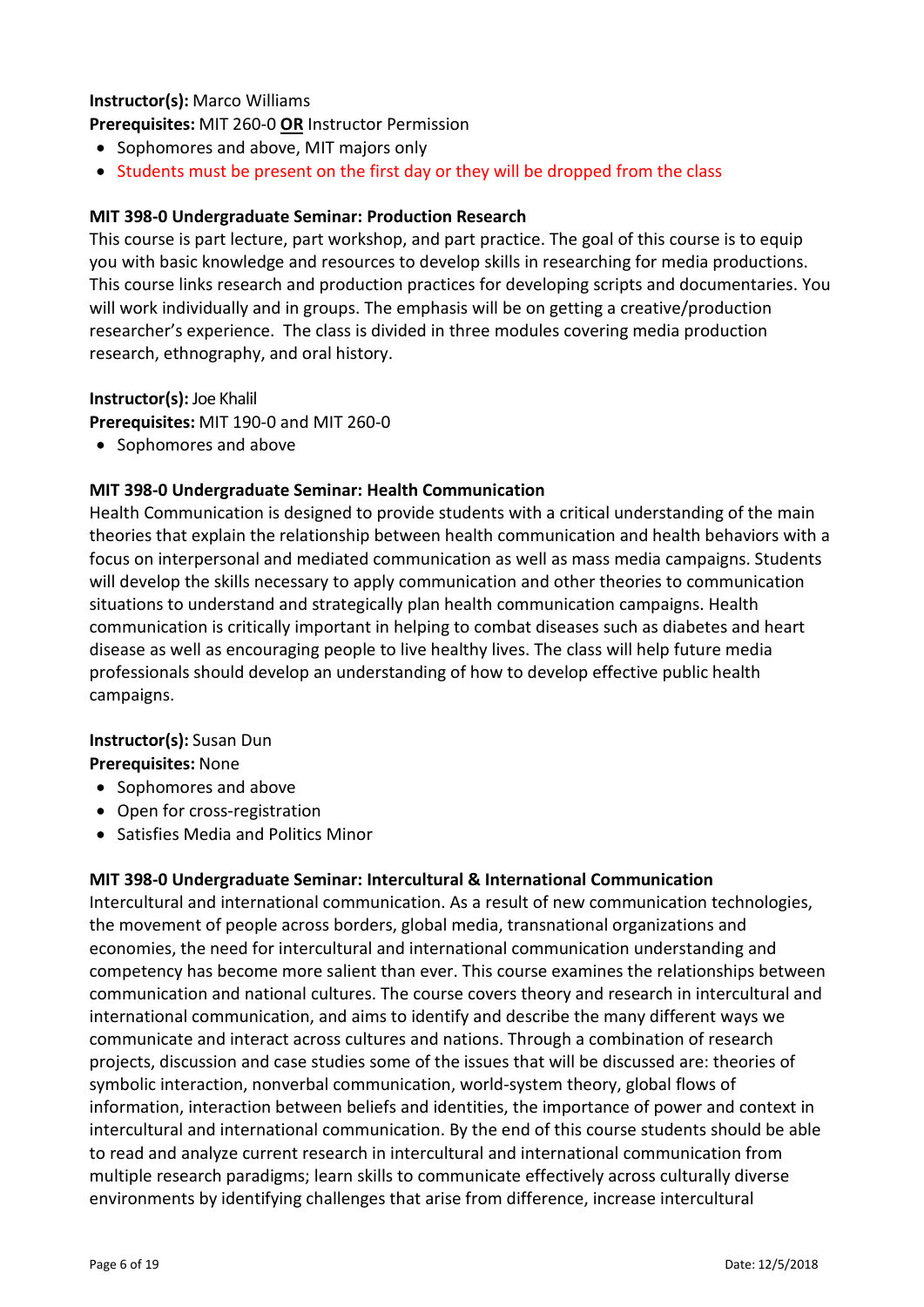competence by creatively addressing those challenges, broaden perspectives of culture and people in general and build capacity to adapt by exploring cultural and international similarities and differences.

**Instructor(s)**: Banu Akdenizli **Prerequisites**: None

- Sophomores and above
- Open for cross-registration
- Satisfies Middle East Studies Minor

### **Journalism Courses**

#### **INTERDIS 201-0 Media and Society**

Media and Society explores the interactions among media, culture and society. Students work to develop critical perspectives on mass media as they consider the relationships between media institutions, content, culture, audiences and communities. The impact of globalization and the role of technological change are important variables. Students also consider the historical background of several media industries, including newspapers, film, radio, the internet, television and music. The course examines content and media messages delivered as news, entertainment, persuasion, public relations and advertising. Global media systems are playing an increasingly large role and are vital area of study within the class, as is the notion of ethical communication. Media and society students should be able to identify structure and purpose of variety of media organizations and be able to describe their influence on individuals and social, political and geographic communities.

**Instructor(s):** Gregory Ferrell Lowe & Banu Akdenizli

- **Prerequisites:** None
- Freshmen only

#### **JOUR 101-0 Introduction to Journalism**

This course provides an overview of journalism fundamentals and will explore how news is defined, reported, written and produced for print, broadcast and online media platforms. Journalism 101 is designed to not only introduce students to journalism, but is tailored to help students begin to develop their own skills in producing content across a variety of platforms for news, sports, business and current affairs.

#### **Instructor(s):** Marci Brown **Prerequisites:** None

- ABP students only
- Open for cross-registration

#### **JOUR 301-1 News Gathering and Assessment (9 Weeks)**

Focuses on news gathering as the "science of verification," using multiple independent sources to find, confirm, check and report facts. You will scrutinize and evaluate publicly-available documents, information obtained via social media, quantitative data, historical records, legal records, peer-reviewed research as well as information gathered from interviews. You will gather and verify information to produce new pieces of reporting as well as adding facts and context to existing reporting as part of ethical aggregation and curation.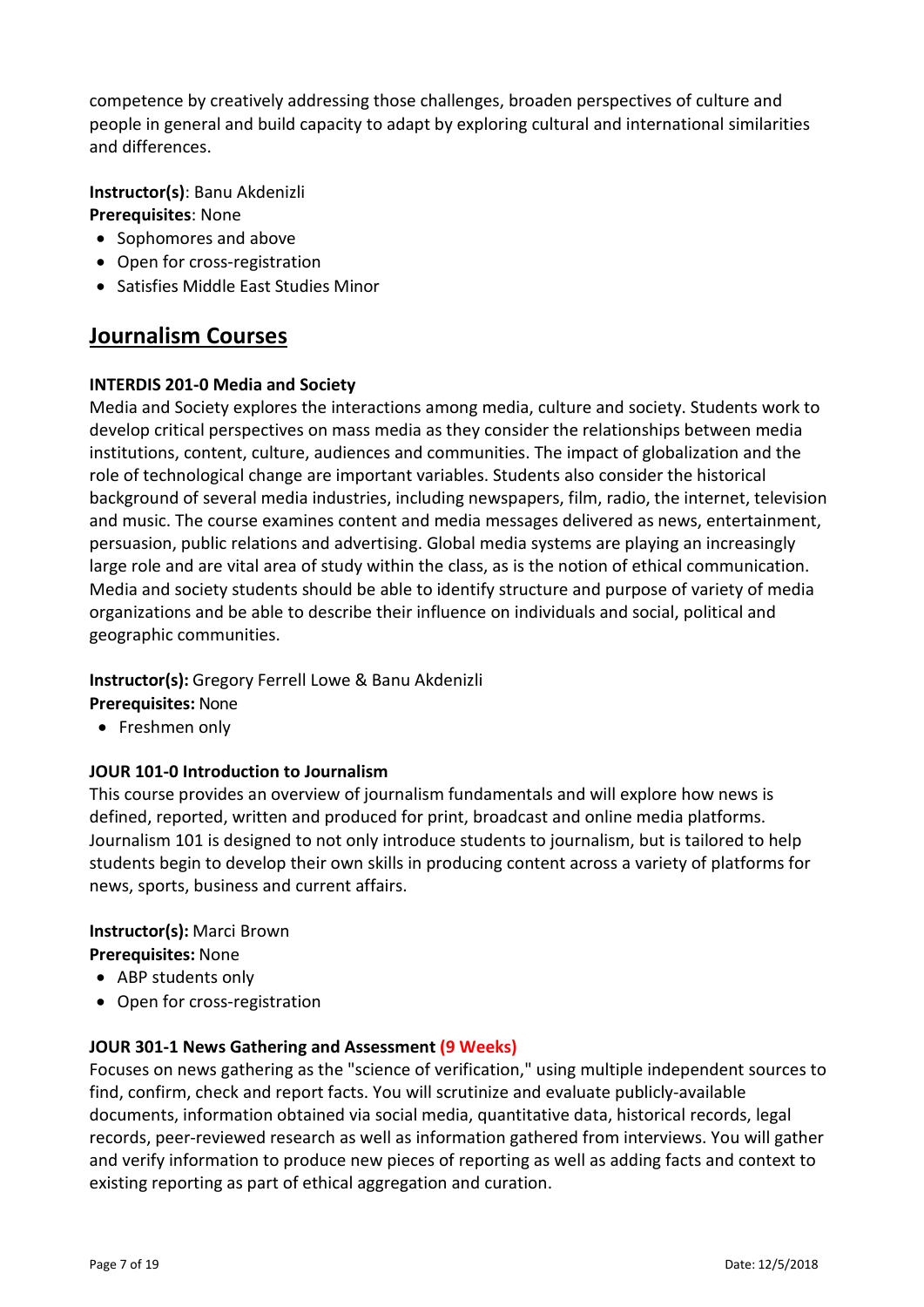#### **Instructor(s):** Andrew Mills & Justin Martin **Prerequisites:** JOUR 201-0

- Sophomores only, JOUR majors only
- This course carries 0.66 NU-Q units

#### **JOUR 303-0 Audience Insight (9 Weeks)**

This class provides an in-depth understanding of audience analytics, its significance in contemporary journalism, and the importance of understanding your viewers and their motivations for consuming media when it comes to content production. The course will further introduce students to audience research and what methods are most appropriate to identify your target audience. This course will also provide an historical overview of the public and both its relationship with news media, and media as a whole.

#### **Instructor(s):** Miriam Berg **Prerequisites:** JOUR 201-0

- Sophomores only, JOUR majors only
- This course carries 0.66 NU-Q units

#### **JOUR 304-0 360 Video Journalism (5 Weeks)**

Video journalism in 360 degrees is here. This course will introduce you to the challenges and opportunities of this evolving platform for immersive journalism and give you the chance to experiment with a rapidly developing piece of technology when you complete your own immersive journalism project using 360-degree video. This course with equip you with the background and hands-on knowledge to get started leading your own 360 video journalism projects.

#### **Instructor(s):** Andrew Mills

**Prerequisites:** None

- Sophomores only, JOUR majors only
- This course carries 0.34 NU-Q units

#### **JOUR 305-0 Podcasting (5 Weeks)**

This course will introduce you to audio storytelling that combines in-depth reporting with strong, character-driven narrative features. Such stories commonly appear on established podcasts like This American Life, Radiolab and Embedded and many others. The course will run as a small newsroom, complete with pitch meetings and workshops. After a quick introduction to audio equipment, you will create two broadcast-worthy audio features. You will produce your stories through an editing workflow and will workshop each other's' stories. We'll cover how to best write for the ear, and you'll receive coaching to record narration in the studio. We will spend time every week listening to excellent audio stories to help you learn to identify what makes for good radio story subjects and sources.

#### **Instructor(s):** Andrew Mills **Prerequisites:** None

- Sophomores only, JOUR majors only
- This course carries 0.34 NU-Q units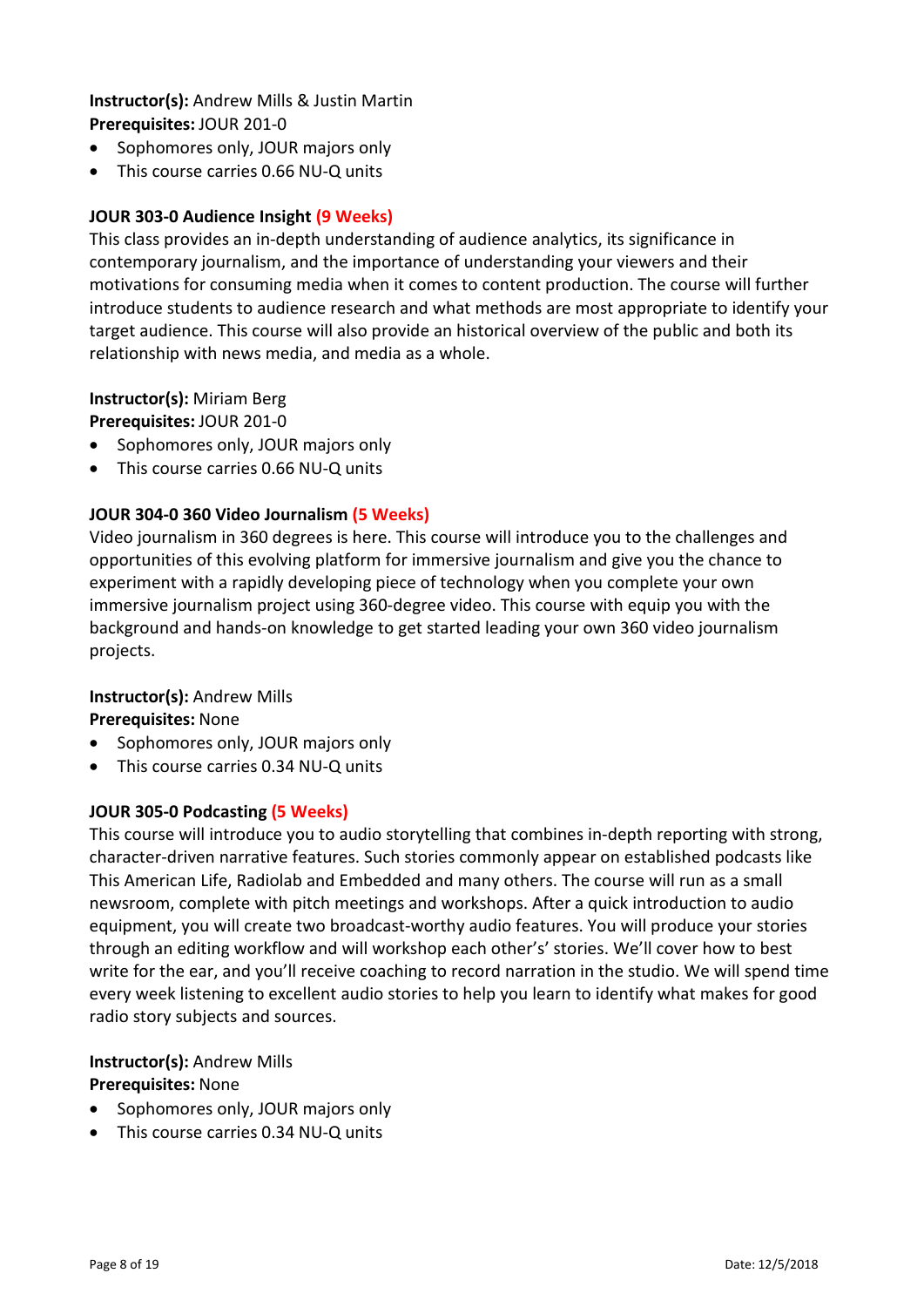#### **JOUR 306-0 Broadcast Production (5 Weeks)**

This course will be an introduction to broadcast production and will cover techniques of gathering, reporting, and producing video news with special emphasis on production and writing. This will be accomplished through lecture/discussion and exercises. Upon completion of this course students should be able to write/produce short newscast and will also be comfortable presenting and reporting for live broadcast.

#### **Instructor(s):** Miriam Berg

**Prerequisites:** None

- Sophomores only, JOUR majors only
- This course carries 0.34 NU-Q units
- Students who have earned credit for JOUR 323-0 may not earn credit for JOUR 306-0

#### **JOUR 316-0 Immersive Experience: Applications in Media (5 Weeks)**

This course will equip you with knowledge about the fundamentals of quality journalism and communication through hands-on experience for the future in VR/360°. In order to make an impact with your work you will be able to identify and analyze your audience and choose the appropriate media for your purpose. This course will teach you how to work independently and improvise and manage unexpected situations with confidence. Once those foundations are laid you will gain a understanding of how to build your own personal brand in journalism. This course will give you a deep understanding of immersive content, including the tools and software available. We will equip you with immersive story telling skills and hands-on knowledge .You will confidently handle this powerful technology, allowing us to walk in the shoes of another person and complete your own project immersive journalism project.

#### **Instructor(s):** Julia Leeb

**Prerequisites:** None

- Sophomores only, JOUR majors only
- This course carries 0.34 NU-Q units

#### **JOUR 317-0 Business & Economic Reporting (5 Weeks)**

In this five-week course, students will learn the basics of financial journalism, from covering startups and small businesses to international markets and global trends. Students will spend much, if not most, of their time in the course out in the community, digging up business stories. Doha is a major, and growing, global financial hub, and student will learn more about it, and help their audiences do the same.

#### **Instructor(s):** Justin Martin

**Prerequisites:** None

- Sophomores only, JOUR majors only
- This course carries 0.34 NU-Q units

#### **JOUR 342-0 Advanced Online Storytelling (5 Weeks)**

Advanced Online Storytelling is a 5-week course that prepares journalism students for their residencies by simulating a newsroom environment. It is an intensive exploration of advanced multimedia reporting, which gives students in their junior year the chance to apply all of their multimedia reporting skills to one single class project.

**Instructor(s):** Christina Paschyn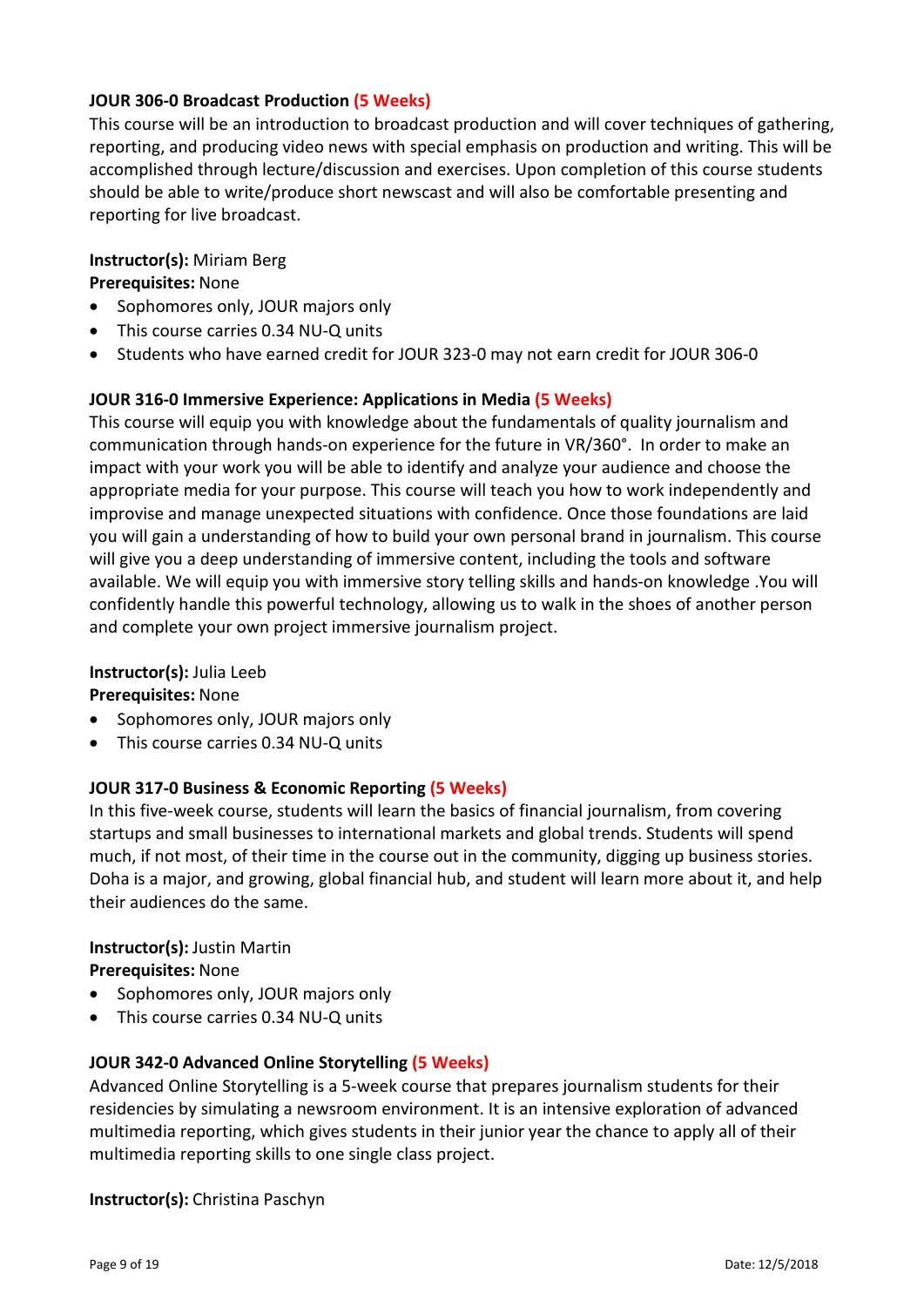#### **Prerequisites:** None

• Juniors and above JOUR majors only; for students going on residency.

#### **JOUR 345-0 Journalism Residency: News Magazine and Feature Writing Residency**

Journalism Residency in Newspaper/Online (2 units). Hones reporting and news writing skills through practical assignments, including multimedia opportunities whenever possible, under deadline pressure and close editorial supervision.

#### **Instructor(s):** Mary Dedinsky

**Prerequisites:** Must enroll and obtain a C or better in JOUR 342-0 and JOUR 390-0 Future Digital Journalism

• Juniors and above JOUR majors only

#### **JOUR 355-0 Journalism Residency: Magazine Writing Residency**

Journalism Residency in Magazine (2 units). Exploration of aspects of magazine writing and reporting. Practical assignments, including print and web content whenever possible, in a magazine office with deadline pressure and close professional supervision.

#### **Instructor(s):** Mary Dedinsky

**Prerequisites:** Must enroll and obtain a C or better in JOUR 342-0 and JOUR 390-0 Future Digital Journalism

• Juniors and above JOUR majors only

#### **JOUR 365-0 Journalism Residency: Broadcast Reporting**

Journalism Residency in Broadcast (2 units). Gathering television news in the field; writing scripts, readers, voiceovers, packages and on-camera news for reporters and anchors. Practical assignments in a broadcast newsroom under close professional supervision.

#### **Instructor(s):** Mary Dedinsky

**Prerequisites:** Must enroll and obtain a C or better in JOUR 342-0 and JOUR 390-0 Future Digital Journalism

• Juniors and above JOUR majors only

#### **JOUR 390-0 Special Topics: Exploring Future Digital Journalism (5 Weeks)**

The relationship between technology and journalism has always attracted a great deal of attention from academics and media professionals, particularly journalists. This is especially true now, as "digital media" evolves and enables a procession of emerging storytelling technologies and platforms that present extraordinary opportunities for news organizations (big or small, legacy or startups) and freelancers to distribute content, but they also present challenges that test the rules and ethics of the profession, which this class explores. As such, the class topics and discussions examine what these transformations mean for journalism—the profession and its roles in our world; it parses out the themes of "global" journalism and narratives; and it delves into both the changing and unchanged aspects of storytelling. This necessarily includes content production, fact gathering, narrative making, activism, audience interactivity, and distribution of journalism content. This class is meant to be interactive and instructive. We will have guest lecturers joining the class to offer their experience and insights.

**Instructor(s):** Abraham Abusharif **Prerequisites:** None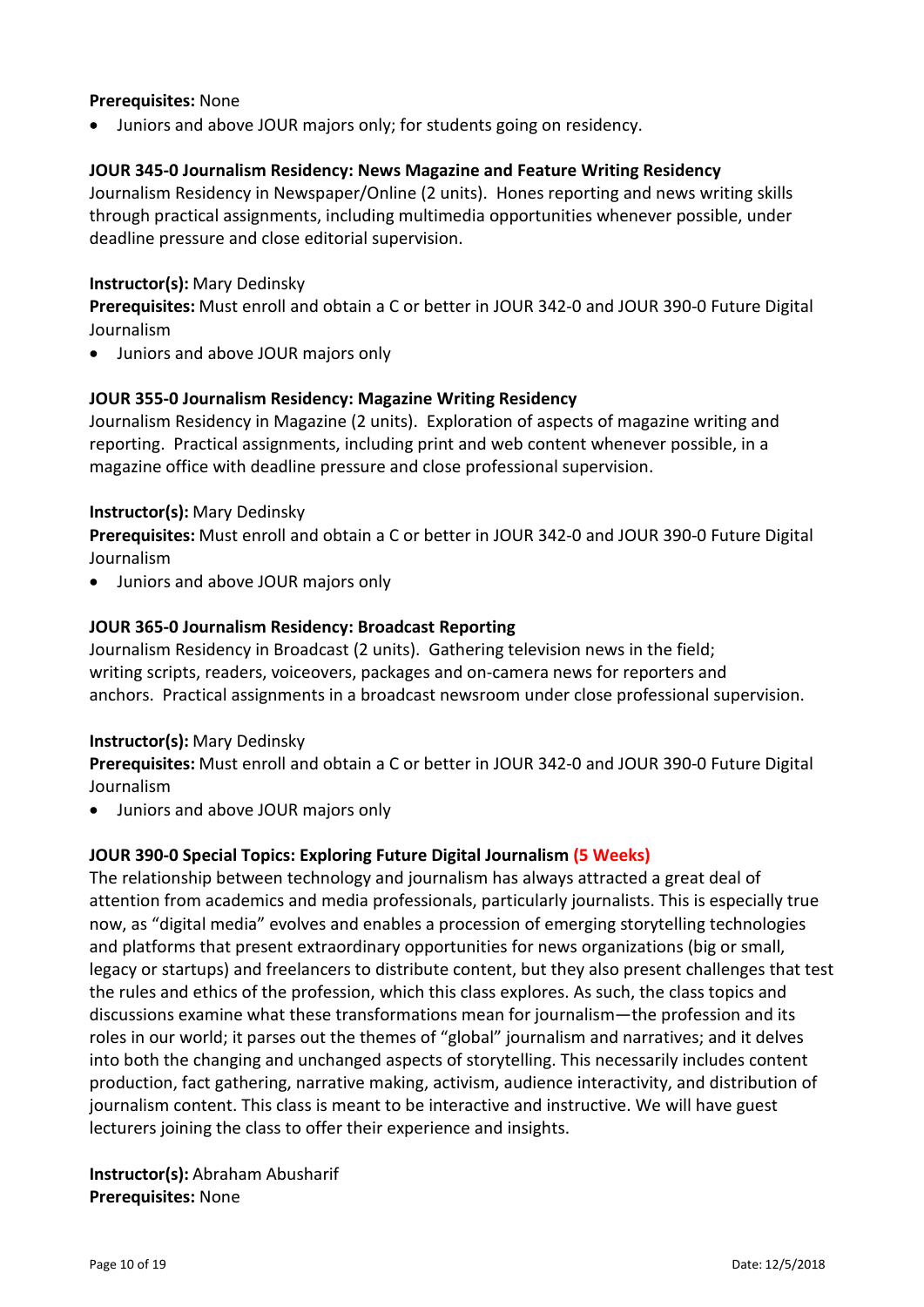• Juniors and above; for students going on residency

#### **JOUR 390-0/MIT 398-0 Special Topics: Sports, Media & Society**

This is a survey course dedicated to the simple proposition that sport is a social institution no less than education, religion, family, or the military, and no less important: It makes identities of all kinds, from the national to the deeply personal. Modern sports were born in the early 19th century, at the same time and for the same reasons as modern mass media; the two have ever since been joined at the hip, such that scholars often refer to them as one institution: "mediasport." Today sport is the most valuable, highest-earning media product in the global entertainment industry—indeed for many of us, sport is something we consume, not something we do. And yet the "right to play" is—according to the United Nations, the International Olympic Committee, and the European Union—a fundamental human right. So it's big stuff—less than war, but more than a game. In this course, sport is considered from various contexts. We do it through weekly monitoring of sports media, documentary films, student research and writing assignments, and class discussion. Our contexts include commerce and industry, domestic and international politics (including war) gender and sex identities, racial and ethnic relations, religion and spirituality, and popular culture from fashion to video games. How sport became a training ground for "life" is uniquely an American story, with analogs in many other places, from China to Canada, from Qatar to Egypt, Brazil to Britain, Kenya to Pakistan.

#### **Instructor(s):** Craig Llewellyn LaMay **Prerequisites:** None

- Sophomores and above
- Open for cross-registration
- Satisfies Media and Politics Minor

#### **JOUR 390-0/MIT 398-0 Special Topics: Media and Religion**

Many of the most significant public discourses and media narratives produced today are those that concern religion. Matters of faith and its practices, contestations, pamphleteering, violence, social backlashes, and fictive storylines are all fodder for media content and for provoking crucial global conversations. In this class, students will be introduced to the surprisingly close relationships between the mighty forces of media and religion in what is arguably a "secular" age. We will take a close look at the evolution of religious content in popular media (including entertainment, journalism, and religious broadcasting) and examine how this all relates to what is loosely called "globalization." We will also consider methods to produce case studies of major media stories that started as or evolved into religion-based narratives, mainly Islam, such as ISIS's use of digital media; reactions and counter-reactions to the Charlie Hedbo shootings; Western discourses appropriating religion for political advantage; and appraisals of media handling of such flashpoints as the Chapel Hill murders, South Carolina church shootings, post-elections intimidations, and more. This will be an interactive class with much discussion and analysis.

#### **Instructor(s):** Abraham Abusharif **Prerequisites:** None

- Sophomores and above
- Open for cross-registration
- Satisfies Media and Politics Minor and Middle East Studies Minor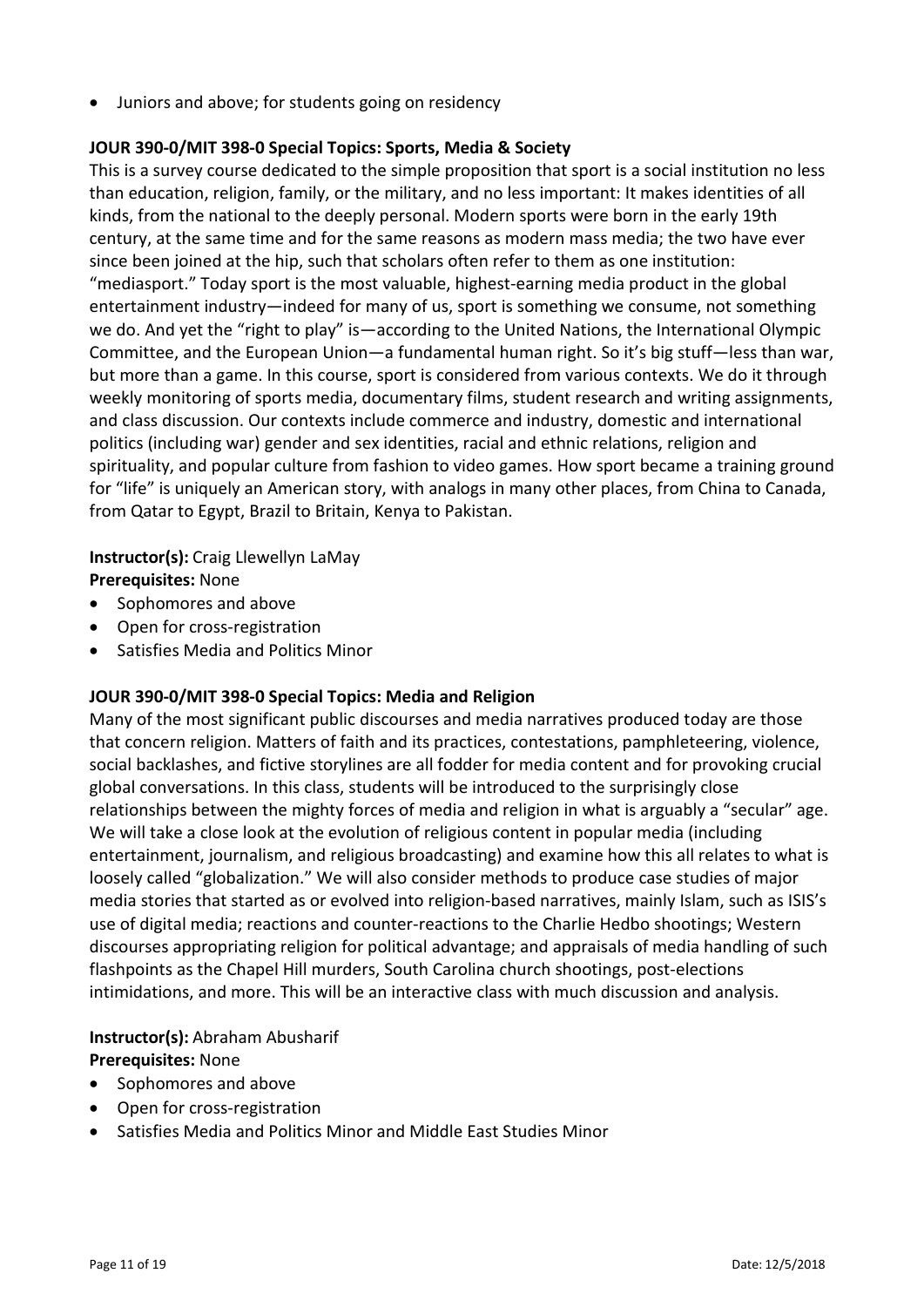#### **JOUR 390/MIT 398-0 Special Topics: Science and Health Journalism**

The Science and Health Journalism course seeks to provide students with the intellectual tools and practical skills to engage critically and report these two subjects as part of their news beats. To do so, the course discusses the key issues around science and health while providing students with the ability to understand and produce news stories relating to science and health. The course is delivered in lectures and workshops. In the lectures, students examine a series of topics relating to science and health and which deal with aspects such as ethics of since communication, the politics of health and science news, audience engagement, among others. During the workshops, students learn how to gather, write and produce science and health news stories for print, online and broadcast media.

**Instructor(s):** Jairo Alfonso Lugo-Ocando **Prerequisites:** None

• Sophomores and above

#### **JOUR 395-0 Strategic Communication Residency**

Practical work under professional supervision in a public relations agency or in a division of a corporate or not-for-profit entity.

#### **Instructor(s):** Mary Dedinsky & Ilhem Allagui

**Prerequisites:** Must enroll and obtain a C or better in JOUR 342-0 and JOUR 390-0 Future Digital Journalism

• Juniors and above JOUR majors only

#### **STRATCOM 303-0 Introduction to Strategic Communication**

Introductory course in which students learn about the fundamentals of strategic communication; become familiar with strategic communication practices such as advertising, public relations, branding, corporate communication, promotions, social media marketing, and mobile marketing; understand the integrated approach to IMC (Integrated Marketing Communications); explore issues shaping the practice of strategic communication such as ethics and industry regulations; discover career opportunities and types of jobs in strategic marketing communications in the nonprofit sector, the private sector, or the government.

#### **Instructor(s):** Ilhem Allagui

**Prerequisites:** None

- Sophomores and above
- Open for cross-registration
- Students who have earned credit for IMC 330-0 or IMC 303 may not earn credit for STRATCOM 303-0
- Satisfies Strategic Communication Certificate

#### **STRATCOM 305-0 Corporate Storytelling**

Development of messages and message strategy for communicating with consumers and other audiences. Emphasis on understanding message structure, how persuasion works and how strategic communication appeals are developed and executed on a variety of media. Hands-on exercises in writing and creating messages for effective brand, non-profit and corporate communications.

#### **Instructor(s):** George Anghelcev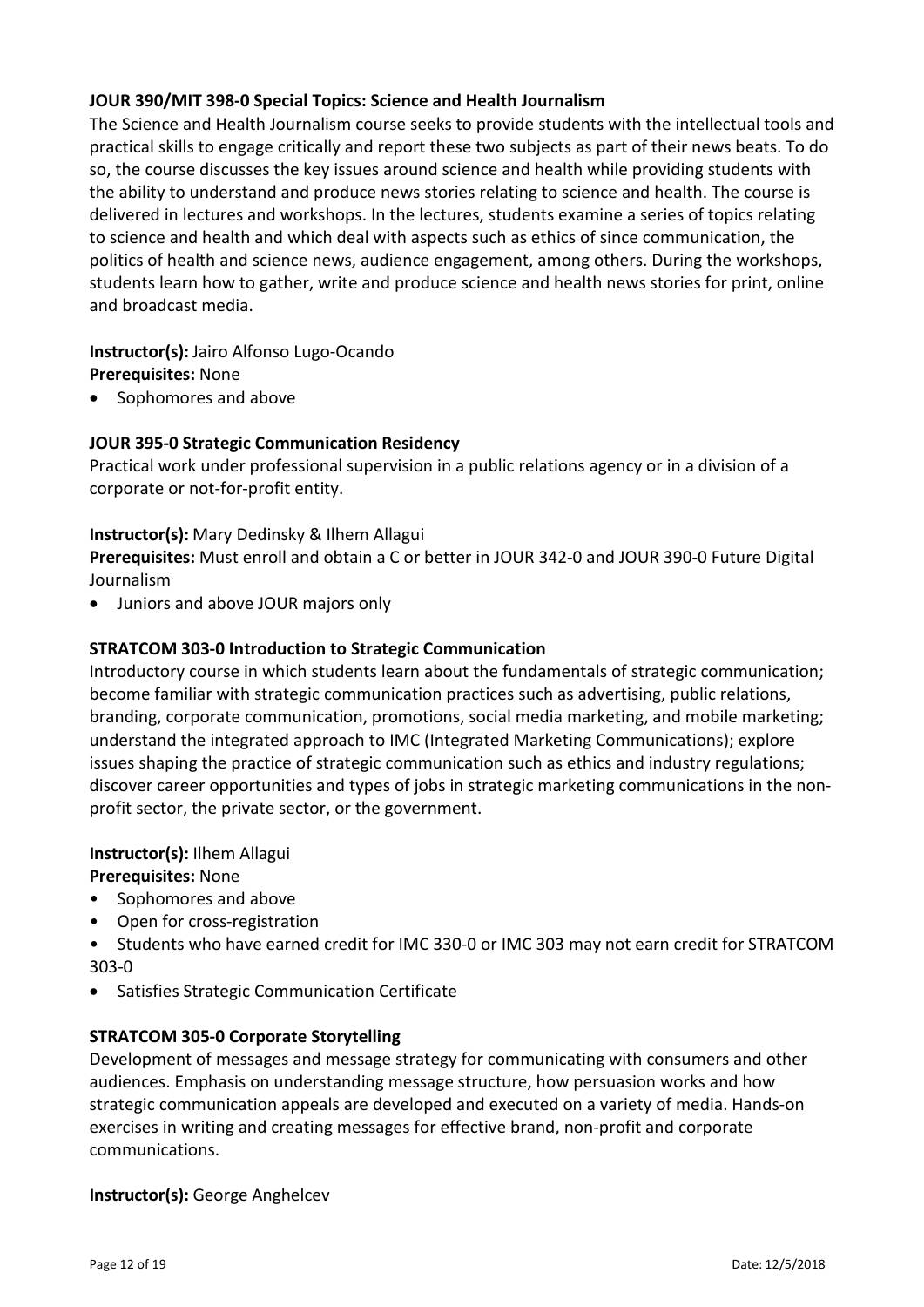**Prerequisites:** IMC 330-0 or STRATCOM 303-0

- Sophomores and above
- Open for cross-registration
- Students who have earned credit for IMC 331-0 may not earn credit for STRATCOM 305-0
- Satisfies Strategic Communication Certificate

#### **STRATCOM 320-0 Strategic Communication Campaigns**

Strategic Communication Campaigns Students develop a comprehensive integrated strategic communication program in a real-world setting. Final product consists of a report that outlines the learning and insights that led to the strategic, creative, interactive and digital recommendations; a client presentation; and a project book detailing the research, analysis, strategy, creative and content execution, media use and other integrated communication activities.

#### **Instructor(s):** Ilhem Allagui

**Prerequisites:** STRATCOM 305-0 **OR** IMC 331-0

- Juniors and above
- Open for cross-registration
- Satisfies Strategic Communication Certificate

### **Liberal Arts Courses**

#### **Anthro 379-0: Advanced Topics: Anthropology of Palestine**

This course will explore Palestinian culture, society, economy, and politics through literature, ethnography, and film. We will investigate different aspects of the everyday lives of Palestinians and learn about their national struggle. Topics to be covered will include human rights, constructions of gender, political economy, and social movements to name a few.

#### **Instructor(s):** Sami Hermez

#### **Prerequisites:** None

- Juniors and above
- Open for cross-registration
- Satisfies Middle East Studies Minor

#### **Arabic 142-0 Arabic for Media**

This course offers an opportunity to explore Media language from the vantage point of Critical Discourse Analysis. Specifically, participants will explore and discuss the social role Language, and Media language in particular, can play in the enactment and reproduction of power abuse, dominance, and inequality. Students need to possess an upper intermediate Arabic language proficiency (or the ability to read and understand mainstream Arab media articles in fus-ha with relative ease).

#### **Instructor(s):** Mounir Ouanaimi

#### **Prerequisites:** None

- Freshmen and above; Students should email the instructor for permission to register at: [mounir-ouanaimi@northwestern.edu](mailto:mounir-ouanaimi@northwestern.edu)
- Open for cross-registration
- This course carries 0.5 NU-Q units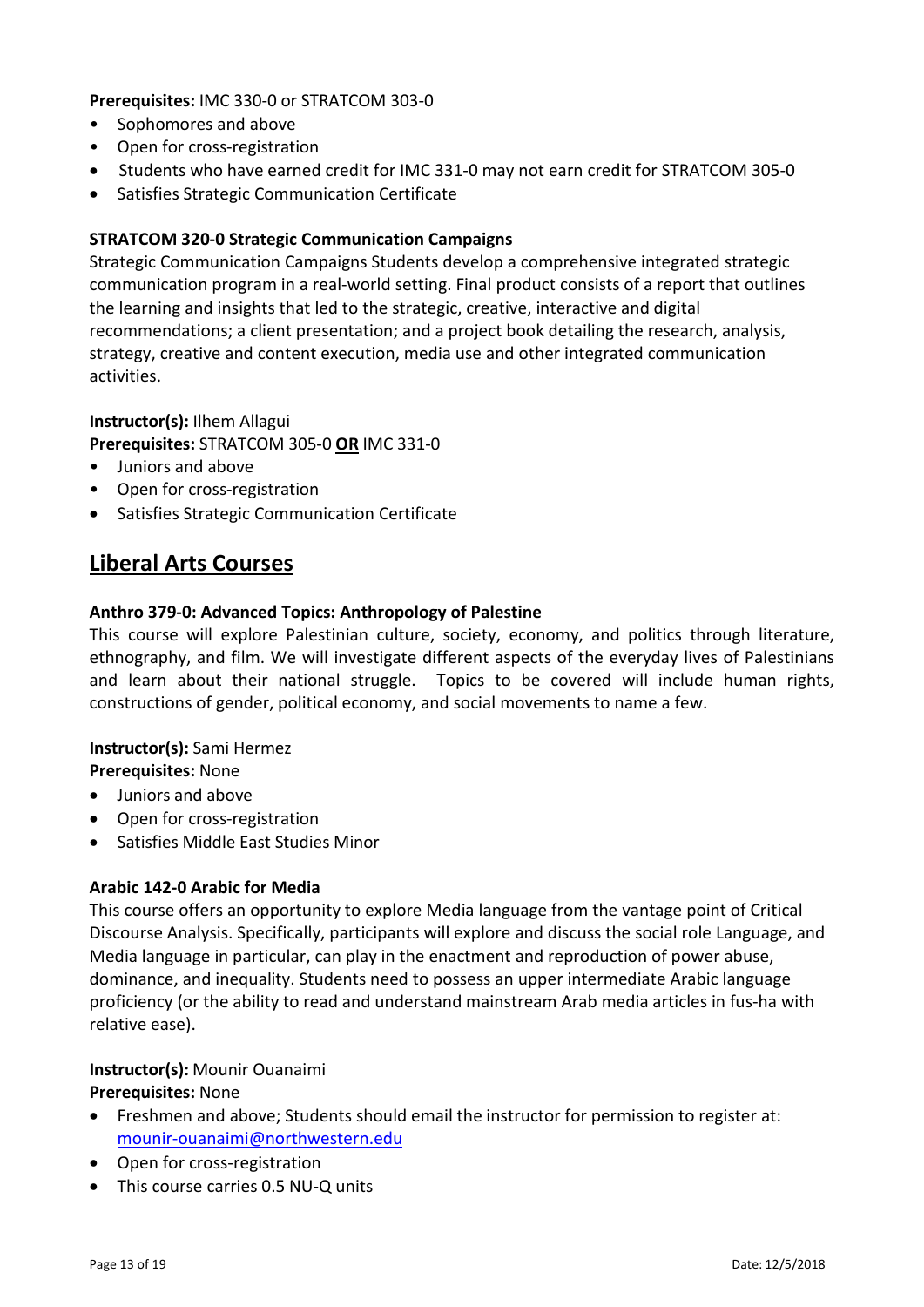• Satisfies Middle East Studies Minor

### **ECON 387-0 Foundations of Business and Startup**

The course combines fundamental academic knowledge of business management with the ideas economy and the entrepreneurial spirit of creating a Startup. It addresses such topics as incorporation issues, management and organization, human resources management, marketing, information systems, accounting, and finance. Concurrently, students will learn how to identify innovative business ideas; how to build a winning strategy and create a value proposition; how to prepare an innovative business plan and determine when the business is unprofitable.

#### **Instructor(s):** Giovanni Bandi & Tamer Rabbani

**Prerequisites:** None

- Sophomores and above
- Open for cross-registration

#### **ENGL 103-2 First-Year Writing**

In this course students will explore issues in writing for research. They will formulate research questions, identify research methods, select sources, understand research contexts, and assess audience expectations.

**Instructor(s):** Maria Lombard / Bronwyn Jean Bethel / Sam Meekings / Aaron Laduke/ James Hodapp / Adam Larson

**Prerequisites:** ENGL 103-1

• Freshmen only

#### **ENGL 242-0 Topics in Literature: Travel Writing**

Travel writing is far more than an advertisement for a beach vacation, and in this course students will explore the role of the traveler through thematic approaches such as place, gender, mobility, and culture. The course will primarily cover contemporary travel literature, with some historical pieces for context. This course will examine the many styles, structures, audiences, narrative choices, and points of view of travel writing. Students will compose a travel narrative in this course along with other assignments, improving research, descriptive, and narrative techniques. Course readings will include travel tales written by curious tourists, explorers, and the locals who live in places often visited. We will also read literary criticism that positions travel writing as privileged, and we will look for ways to avoid the stereotyping and essentializing seen in some travel narratives.

#### **Instructor(s):** Maria Lombard **Prerequisites:** None

- Freshmen and Sophomore
- Open for cross-registration
- Satisfies Middle East Studies Minor

#### **ENGL 242-0 Topics in Literature: Gothic Literature**

While Gothic literature—with its ghosts, vampires, and haunted castles—has often been considered a fanciful genre, the Gothic actually uses tropes like these to accomplish the critical task of revealing repressed histories. This class will analyze the ways in which Gothic literature uses terror to shock readers into considering painful pasts and the stories of those who have been silenced. The course will build a detailed understanding of the Gothic mode and analyze texts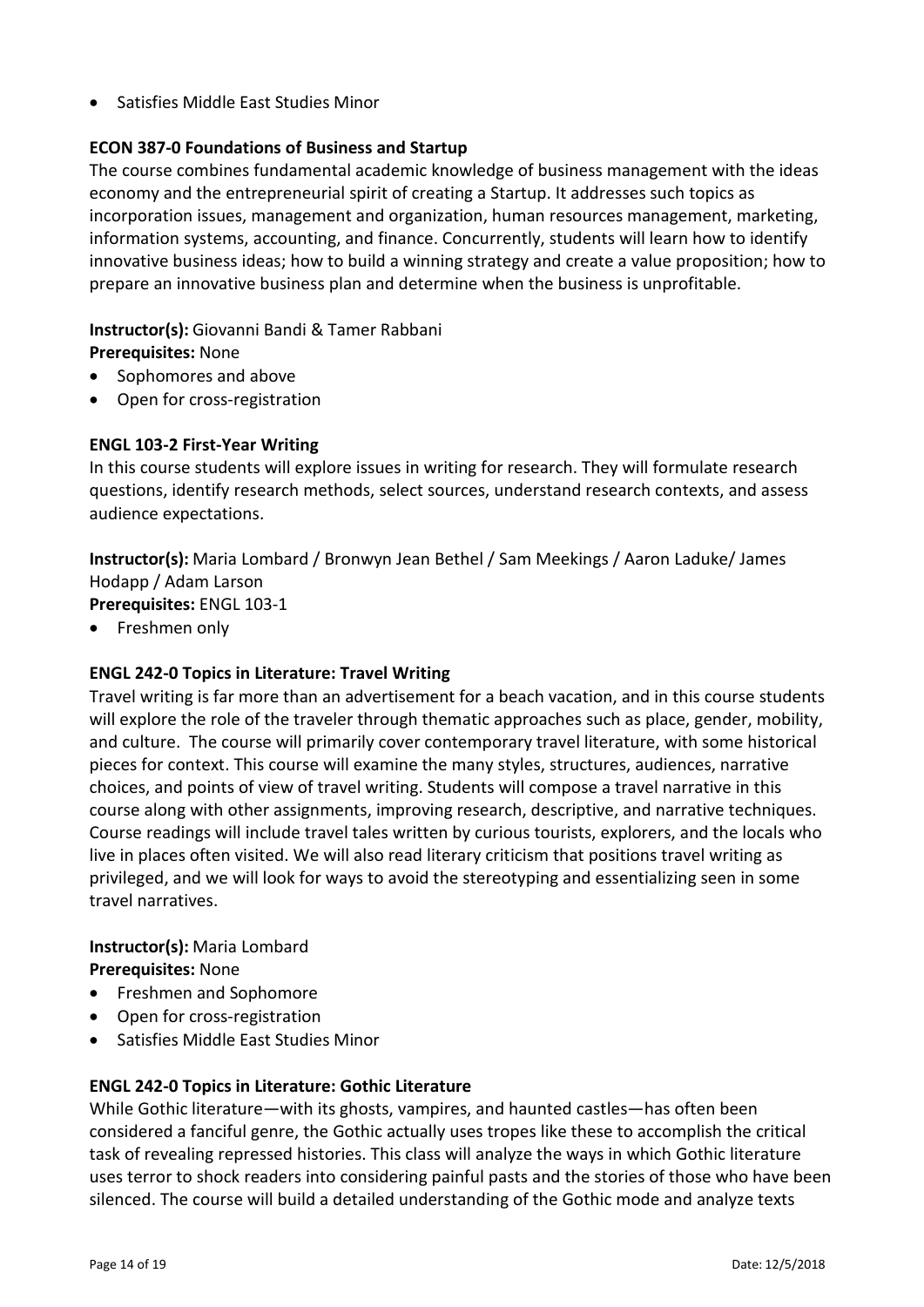from a variety of periods and places.

**Instructor(s):** Aaron Laduke **Prerequisites:** None

- Sophomores and above
- Open for cross-registration

#### **ENGL 242-0 Topics in Literature: From the Page to the Stage**

In this class we will explore the creative process of transforming a dramatic text into a live stage performance. Students will read, analyze, and discuss the fundamental elements of a play. They will also conduct creative research to understand the world of the play and learn how to build drama. Students will engage in a final project as a creative researcher or creative artist.

**Instructor(s):** Ann Woodworth **Prerequisites:** None

• Freshmen only

#### **ENGL 379-0 Special Topics: Memoir**

This course examines memoir as a distinct literary form. Students will analyze a variety of contemporary and influential memoirs, and explore the possibilities and limitations of the genre. We will investigate the relationship between history and memory, as well as distinctions between the public, the private and the personal in life writing. We will examine trends and controversies in the creation and use of memoir, as well as different functions and modes of documenting memory. Students will also produce their own memoir as part of their final project.

#### **Instructor(s):** Sam Meekings

**Prerequisites:** None

- Juniors and above
- Open for cross-registration

#### **History 242-0 Topics in History: 20th Century U.S. History**

This course explores the major themes of the history of the United States in the 20th Century. It is designed to be an analysis of the forces that shaped and reshaped American society from 1900 to the present day. In what has become known as America's Century, the United States rose to superpower status abroad and at home began reexamining what it meant to be American. We will focus on how generations of ordinary Americans experienced and responded to this fast paced century. Topics covered in the course include American imperialism, Progressivism, World War I, the Roaring Twenties, the Great Depression, World War II, the Postwar Boom, the Cold War, the Civil Rights Movements, Vietnam War, New Conservatism and Globalism. Special attention will be given to the different ways popular forms of media responded to and, in turn, influenced the major themes of the day.

**Instructor(s):** Christopher Sparshott **Prerequisites:** None

- Freshmen and sophomores
- Open for cross-registration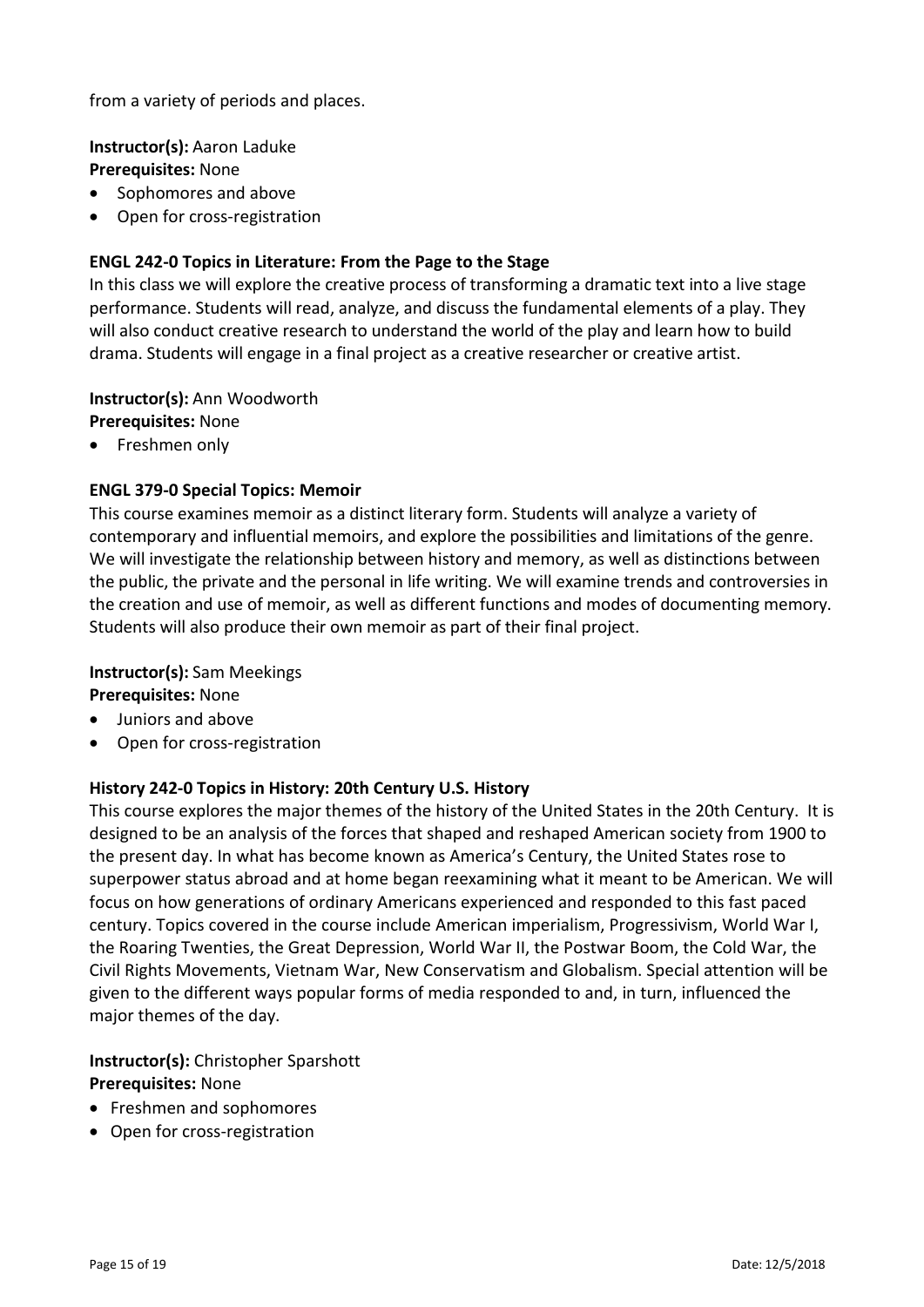#### **History 242-0 Topics in History: History of Medieval Muslim Empire**

This course provides an overview of the political, intellectual, and social history of the kingdoms ruling over Muslim societies from roughly 1400-1800 C.E. Case studies will include the Ottoman, Moghul, Safavid, and Songhay Empires. State formation in Central Asia and Morocco are also considered. Key thematic issues include the notion of the pre-modern state (dawla), the relationship of religion to politics, the diversity of local cultures within the Muslim world, and the social, political and religious roles of women in pre-modern Muslim societies.

#### **Instructor(s):** Zachary Wright

**Prerequisites:** None

- Sophomores and above
- Open for cross-registration
- Satisfies Middle East Studies Minor

#### **History 387-0 History Adv Special Topics: The Cold War (1945-1991)**

In last fifty years of the 20th Century the rivalry between the USA and the USSR brought the world to the brink of nuclear destruction. This course explores the Cold War as a military, political, ideological, and economic contest for global domination. We will examine how the Cold War started in the last days of WW2, spread around the world in a series of proxy wars before ending suddenly in 1991 with the breakup of the Soviet Union. Our primary focus will be on the America experience abroad and at home. Special attention will be given to the different ways popular forms of media responded to and, in turn, influenced the major themes of the Cold War.

#### **Instructor(s):** Christopher Sparshott

#### **Prerequisites:** None

- Juniors and above
- Open for cross-registration

#### **INTERDIS 242-0 Topics in Science and Technology Studies: Science, Technology & Society**

The course introduces you the role of science and technology in different societies around world from different time periods. Exploring science and technology in world history, we will examine several case studies that raise important questions related to the relationship between science and technology and between technoscience and society. We will explore how both local and global human endeavors influenced the development of science and technology and how societies were in turn shaped by these technoscientific developments. Along the way, important concepts and key terms in science and technology studies (STS) will be introduced as way to discuss the intertwining connection among science, technology, and society.

#### **Instructor(s):** Anto Mohsin **Prerequisites:** None

- Freshmen and sophomores
- Open for cross-registration

#### **INTERDIS 242-0 Topics in Science and Technology Studies: Our Electrified World**

Electricity dominates our lives. But our electrified world presents opportunities as well as challenges. Electric-powered technologies help complete many of our tasks and many people claim that electricity to be the underlying energy of our civilization. At the same time, electricity exposes inequalities in the world (not all societies have access to it) and serious environmental implications. Drawing from a variety of sources and disciplines, this course examines the nuts and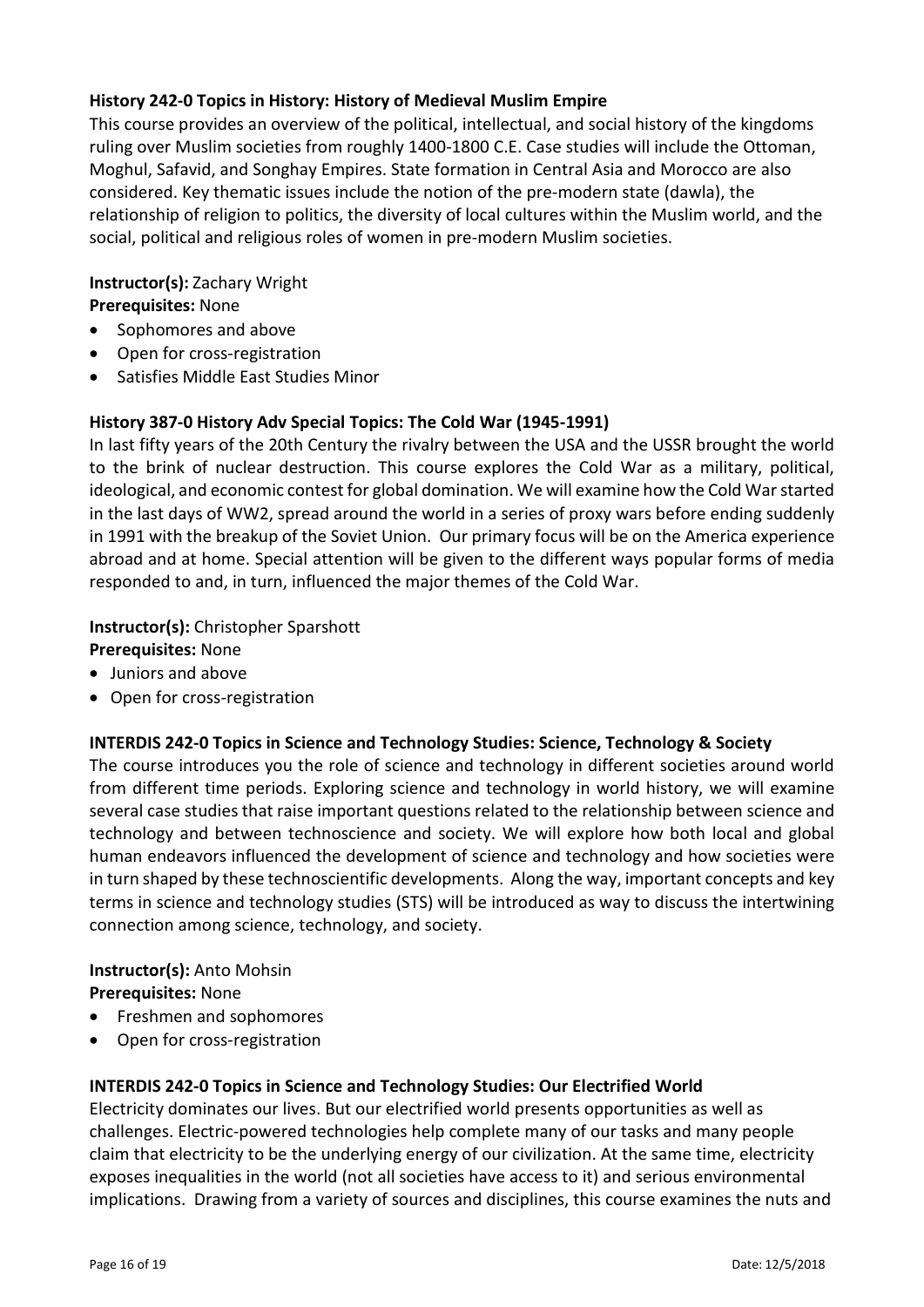bolts of electricity, history of electricity and electrification, and the consequences (good and bad) of our electrified world.

**Instructor(s):** Anto Mohsin **Prerequisites:** None

- Sophomores and above
- Open for cross-registration

#### **PHIL 242-0 Topics in Philosophy: Morality and the Good Life**

Introduction to Ethics. This course is an introduction to the philosophical study of ethics. We will think about what makes our lives go well: Is it enjoyable experiences, being free, having friends, living truly, or something else? We will explore what it means to be moral, think about the relationship between morality and religion, and discuss what reasons we have to be moral. In the final part of the class, we are going to discuss a number of contemporary moral issues. These may include: abortion, euthanasia, the rights of people with disabilities, how to resist injustice and oppression, recreational drug use, family and marriage, sexuality, punishment, the treatment of animals, the moral limits of markets. Throughout the class we will be engaging with historical and contemporary arguments, but the aim of this class is not primarily to study the ideas of others. Rather, you will acquire the skills and tool to join an ongoing conversation about what it means to lead a good life and to be a good person. To that end, you will practice and refine your abilities to critically read, listen, think, argue, and write.

**Instructor(s):** Torsten Menge **Prerequisites:** None

- Freshmen and sophomores
- Open for cross-registration

#### **PHIL 242-0 Topics in Philosophy: Language and Power**

Language plays a central role in our social lives: it helps us express our feelings, convey our thoughts, and create important connections with others. At the same time, it can be used to disparage, marginalize, or subordinate people. In this course, we will examine how the use of language can draw on, exert, and reinforce social power. With the help of classic ideas from the philosophy of language, we will analyze a number of contemporary issues concerned with the forms and effects of social discourse. Topics may include: free speech; the impact of hate speech, pornography, slurs, and other harmful speech; generalizations (so-called generics); propaganda and ideology; the representation of gender, race, and other social categories in language; the relationship between our social position and the effect of our speech; resistance to harmful speech. As we explore these topics, we will practice reading and critically engaging with analytical and argumentative texts, challenging basic assumptions, analyzing concepts, and assessing arguments.

**Instructor(s):** Torsten Menge **Prerequisites:** None

- Sophomores and above
- Open for cross-registration

#### **Poli\_Sci 242-0 Topics in Political Science: Intro to Middle East Politics**

This course focuses on key political issues in the contemporary Middle East, spanning national issues such as state formation, type of governance, democracy, Islamism, sectarianism, gender, oil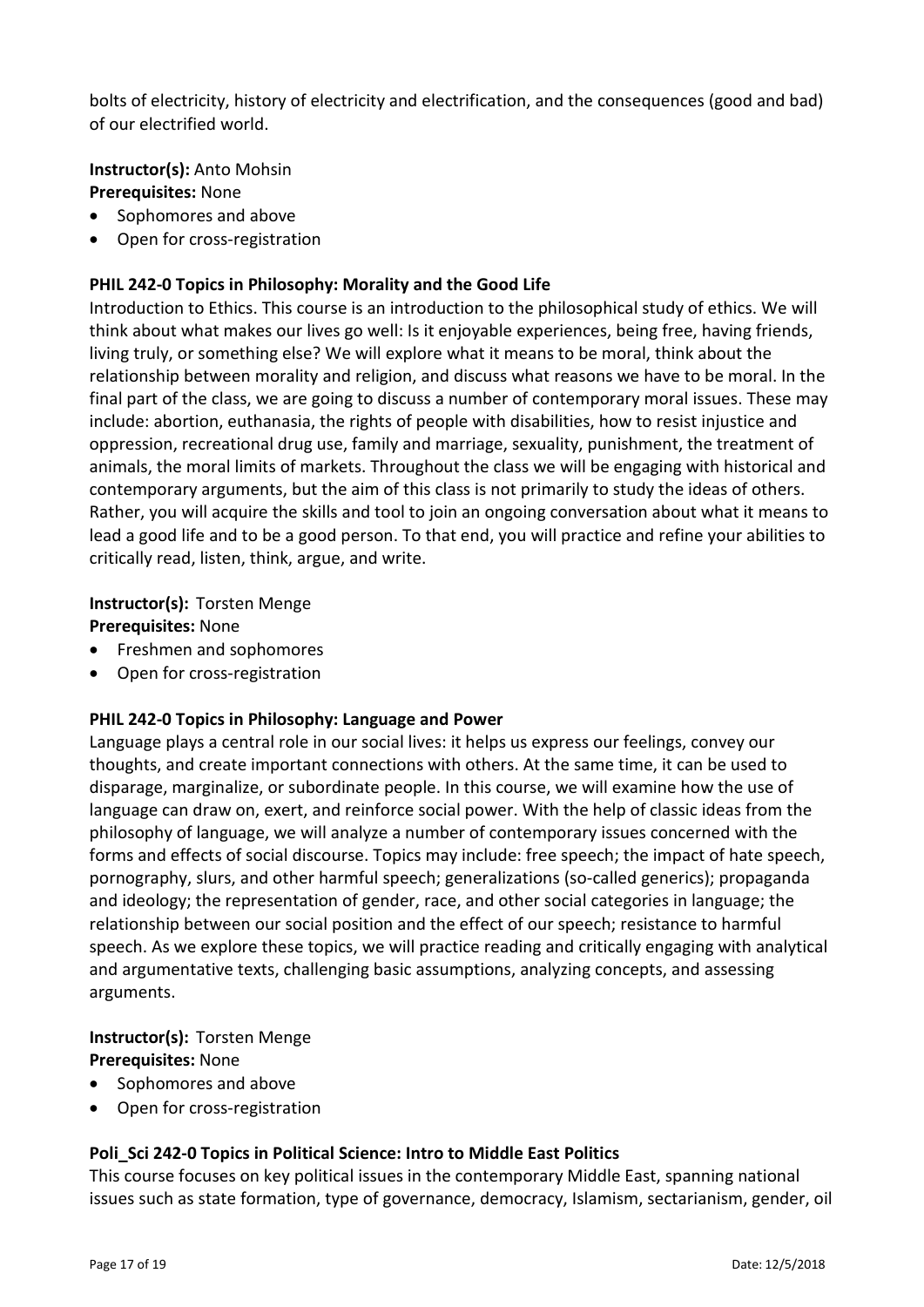politics; and regional issues such Arab-Israeli conflict, Iran-Iraq war as well as international politics of the region. The course provides an introduction to the different political systems in place around the region, and examines the main players. It starts with analysis of the emergence of the new modern states in the region on the eve of decolonisation, and moves on to analyse forms of rising politics. The course attempts to offer a balanced analysis between salient themes, cases studies, national, regional and international politics pertaining to the Middle East.

#### **Instructor(s):** Khaled Al Hroub **Prerequisites:** None

- Freshmen and sophomores
- Open for cross-registration
- Satisfies Middle East Studies Minor

#### **Poli\_Sci 387-0 Advanced Topics in Political Science: Inequality in America**

This course provides an in-depth look at inequality in America, in which some individuals and groups "get what, when, and how" (Lasswell 1936) more than others. The class will contrast the promise of equality with the reality of inequality in American democracy today. Although the primary focus is on America, relevant comparisons to Qatar and the Gulf will be introduced to investigate how these concepts travel across contexts and raise awareness of global forms of inequality. Students will understand the social construction of difference (race, class, gender, and sexuality), the impact of intersectionality, and the concept of backlash as status quo groups seek to protect perceived threats to their power and place in the system. Specific issues, such as voting rights, education, and policing, will be explored through a comparative and critical perspective, and the prospects of social change will be assessed.

#### **Instructor(s):** Jocelyn Mitchell

**Prerequisites:** None

• Juniors and above

#### **Religion 242-0 Topics in Religion Studies: Sufism**

Sufism, sometimes referred to as "Islamic mysticism", has played a critical role in Muslim societies. This course provides an overview of the key doctrines of Sufism and considers their elaboration in dialogue with broader the broader intellectual, social and political history of Muslim civilizations.

# **Instructor(s):** Zachary Wright

**Prerequisites:** None

- Open to freshmen only
- Open for cross-registration
- Satisfies Middle East Studies Minor

#### **Sociology 242-0 Topics in Sociology: International Migration**

This course will give students a broad understanding of international migration, with a focus on South-South migrations to generate conversation with more commonly studied South to North migration. It will address various types of migration across domestic and international boundaries as well as the ways in which various states deal with them. Finally, it will introduce everyday migrant life to provide a balance to highly state-centric readings of migration.

**Instructor(s):** Hasan Mahmud **Prerequisites:** None